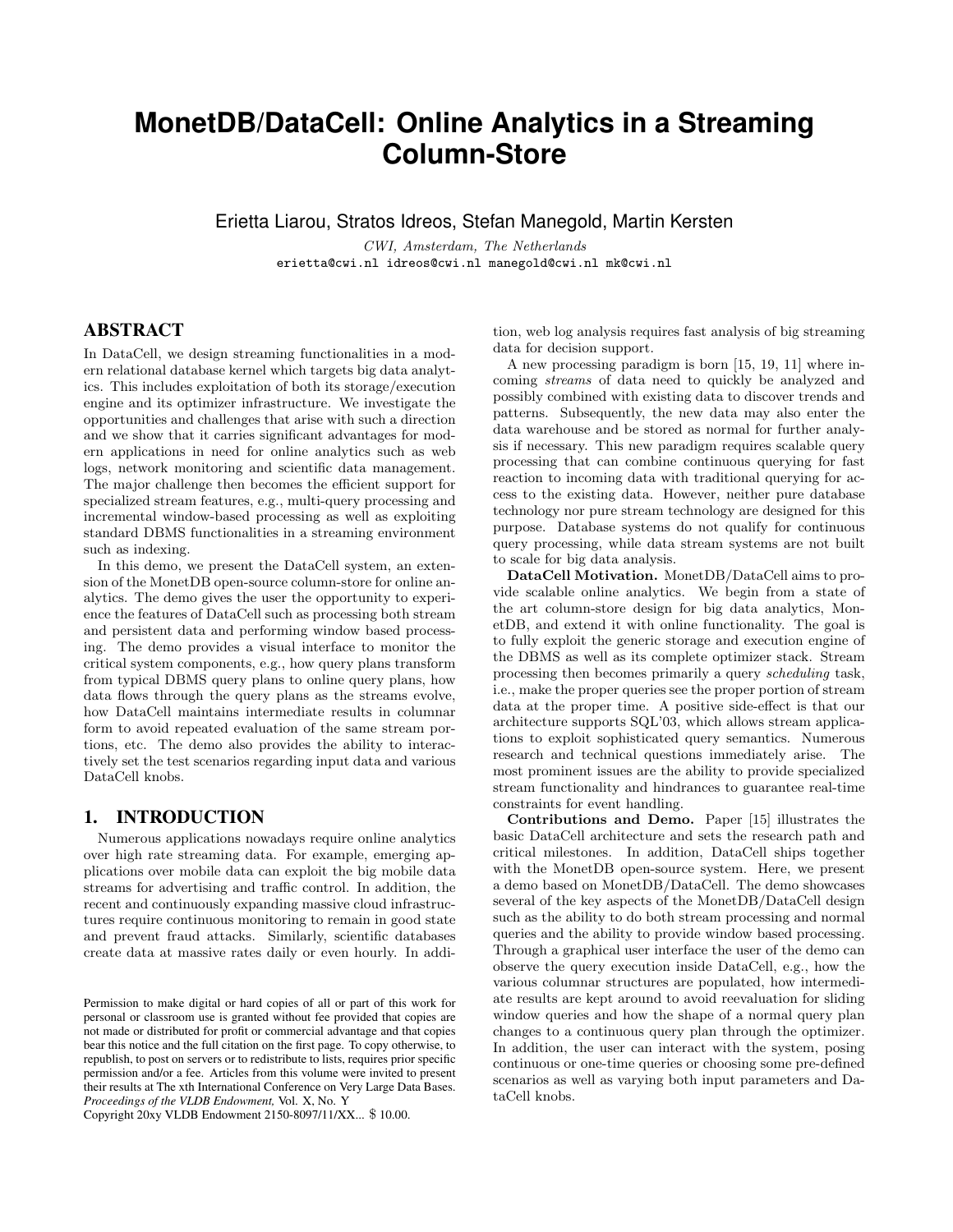Paper Organization. The rest of the paper is organized as follows. Section 2 briefly discusses related work while Section 3 gives an overview of the main design s of DataCell. Then, Section 4 presents the demonstration scenarios as well as the ways the user can interact with the system and how the demo visualizes query execution and system status. Finally, Section 5 concludes the paper.

## 2. RELATED WORK

DataCell fundamentally differs from existing stream efforts [2, 3, 4, 7, 8, 9, 12, 21, 5, 10], etc. by building on top of the storage and execution engine of a DBMS kernel. It opens a very interesting path towards exploiting and merging technologies from both worlds.

Compared to even earlier efforts on active databases, e.g., [20], DataCell adds support for specialized stream functionalities, such as incremental processing. Incremental processing in a DBMS has been studied in the context of updating materialized views, e.g., [6, 13], but there the scenario is very different given that it targets read-mostly environments whereas an online scenario is by definition a write-only one.

Truviso Continuous Analytics system [11], a commercial product of Truviso, is another recent example that follows the same approach as DataCell. They extend the open source PostgreSQL database [18] to enable continuous analysis of streaming data, tackling the problem of low latency query evaluation over massive data volumes. TruCQ integrates streaming and traditional relational query processing in such a way that ends-up to a stream-relational database architecture. It is able to run SQL queries continuously and incrementally over data while they are still coming and before they are stored in active database tables (if they). TruCQ's query processing significantly outperforms traditional store-first-query-later database technologies as the query evaluation has already been initiated when the first tuples arrive. It allows evaluation of one-time queries, continuous queries, as well as combinations of both types.

Another recent work, coming from the HP Labs [19], also confirms the strong research attraction for this trend. It defines an extended SQL query model that unifies queries over both static relations and dynamic streaming data, by developing techniques to generalize the query engine. It also extends the PostgreSQL database kernel [18], building an engine that can process persistent and streaming data in a uniform design. First, they convert the stream into a sequence of *chunks* and then continuously call the query over each sequential chunk. The query instance never shuts down between the chunks, in such a way that a cycle-based transaction model is formed.

The main difference of DataCell over the above two related efforts lies in the underlying architecture. DataCell builds over a column-store kernel using a columnar algebra instead of a relational one, bulk processing instead of volcano and vectorized query processing as opposed to tuple-based.

#### 3. MONETDB/DATACELL

In this section, we discuss the DataCell architecture. We build the DataCell on top of MonetDB [16], an open-source column-oriented DBMS.

A Column-oriented DBMS. MonetDB is a full-fledged column-store engine. Every relational table is represented as a collection of Binary Association Tables (BATs), one for



Figure 1: The DataCell Architecture

each attribute. Advanced column-stores process one column at a time, using late tuple reconstruction, discussed in, e.g., [1, 14]. Intermediates are also in column format. This allows the engine to exploit CPU- and cache-optimized vector-like operator implementations throughout the whole query evaluation, using an efficient bulk processing model instead of the typical tuple-at-a-time volcano approach. This way, a select operator for example, operates on a single column, filtering the qualifying values and producing an intermediate that holds their tuple IDs. This intermediate can then be used to retrieve the necessary values from a different column for further actions, e.g., aggregations, further filtering, etc. The key point is that in DataCell these intermediates can be exploited for flexible incremental processing strategies, i.e., we can selectively keep around the proper intermediates at the proper places of a plan for efficient future reuse.

DataCell. DataCell [15] is positioned between the SQL compiler/optimizer and the DBMS kernel. The SQL compiler is extended with a few orthogonal language constructs to recognize and process continuous queries. The query plan as generated by the SQL optimizer is rewritten to a continuous query plan and handed over to the DataCell scheduler. In turn, the scheduler handles the execution of the plan.

Figure 1 shows a DataCell instance. It contains receptors and emitters, i.e., a set of separate processes per stream and per client, respectively, to listen for new data and to deliver results. They form the edges of the architecture and the bridges to the outside world, e.g., to sensor drivers.

Baskets/Columns. The key idea is that when an event stream enters the system via a receptor, stream tuples are immediately stored in a lightweight table, called basket. By collecting event tuples into baskets, DataCell can evaluate the continuous queries over the baskets as if they were normal one-time queries and thus it can reuse any kind of algorithm and optimization designed for a DBMS. Once a tuple has been seen by all relevant queries/operators, it is dropped from its basket.

Factories/Queries. Continuous query plans are represented by factories, i.e., a kind of co-routine, whose semantics are extended to align with table producing SQL functions. Each factory encloses a (partial) query plan and produces a partial result at each call. For this, a factory continuously reads data from the input baskets, evaluates its query plan and creates a result set, which it then places in its output baskets. The factory remains active as long as the continuous query remains in the system, and it is always alert to consume incoming stream data when they arrive.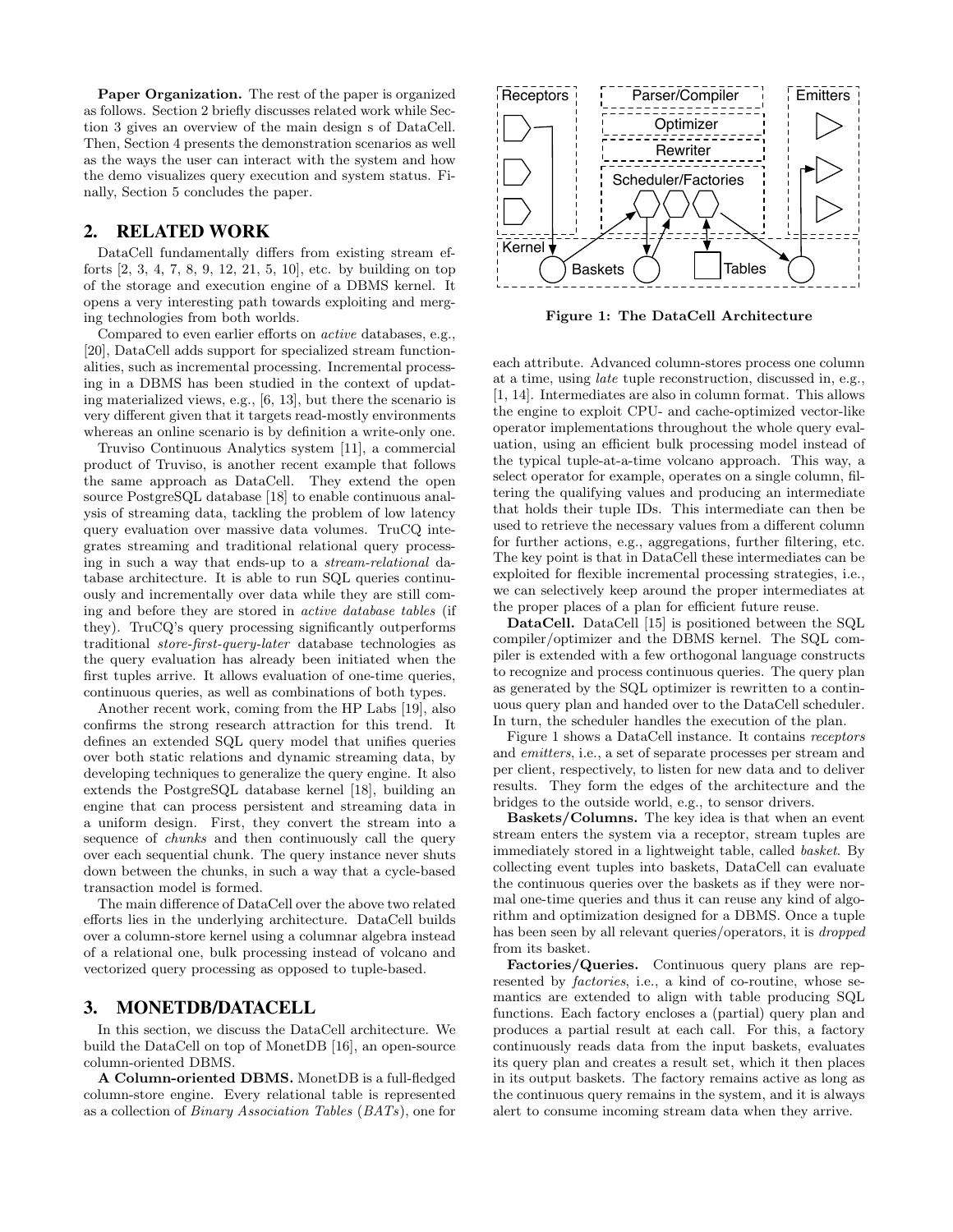

Figure 2: Posing queries.

Scheduler. The execution of the factories is orchestrated by the DataCell scheduler, which implements a Petri-net model [17]. The firing condition is aligned to arrival of events; once there are tuples that may be relevant to a waiting query, we trigger its evaluation. Furthermore, the scheduler manages the time constraints attached to event handling, which leads to possibly delaying events in their baskets for some time.

Two Query Paradigms. One important merit of the DataCell architecture, is the natural integration of baskets and tables within the same processing fabric. As we show in Figure 1, a single factory can interact both with tables and baskets. In this way, we can naturally support queries interweaving the basic components of both processing models. DataCell is shown to perform extremely well, easily meeting the requirements of the Linear Road Benchmark in [15], without also losing any database functionality.

Sliding Window Processing. Conceptually, DataCell achieves incremental processing by partitioning a window into n smaller parts, called basic windows. Each basic window is of equal size to the sliding step of the window and is processed separately. The resulting partial results are then merged to yield the complete window result. We design and develop the incremental logic at the query plan level, leaving the lower level intact and thus being able to reuse the complete storage and execution engine of a DBMS kernel. Proper optimizer rules, scheduling and intermediate result caching and reuse, allow us to modify the DBMS query plans for efficient incremental processing. In essence, query plans are split such as as many operators as possible can run independently on each portion of a sliding window stream. Then, when blocking operators occur, the plan merges intermediates from the active slides. A plan may split and merge multiple times depending on the query type.

#### 4. DEMONSTRATION

In this section, we describe the demonstration of MonetDB/DataCell. The demonstration focuses on the main features of DataCell and on the specific scenarios that it enables. Below we describe the main demonstration scenarios and the main ways that the audience may interact with the



Figure 3: Monitoring and controlling the network of continuous queries.



Figure 4: Analyzing performance.

system.

High-level Description. The main scenario involves one or more continuous queries waiting for incoming streams. As data arrives, queries are triggered by possibly combining and analyzing both stream data and persistent data. Figures 2, 3 and 4 depict part of the demo features.

Input Streams and Standing Queries. The audience is able to select from a predefined set of queries and data streams or alternatively insert new queries using the SQL extensions of MonetDB/DataCell. In addition, queries may be removed at any time. The predefined scenarios include the definition of several queries as well as the initialization of streams and the appropriate baskets. The demo includes various predefined data files which can be streamed in the system at rates which are configurable by the interface. Figure 2 shows some examples of such DataCell scenarios and how one can pose queries.

Query Network Characteristics. Once queries have been posed and the streams have been initialized, the user